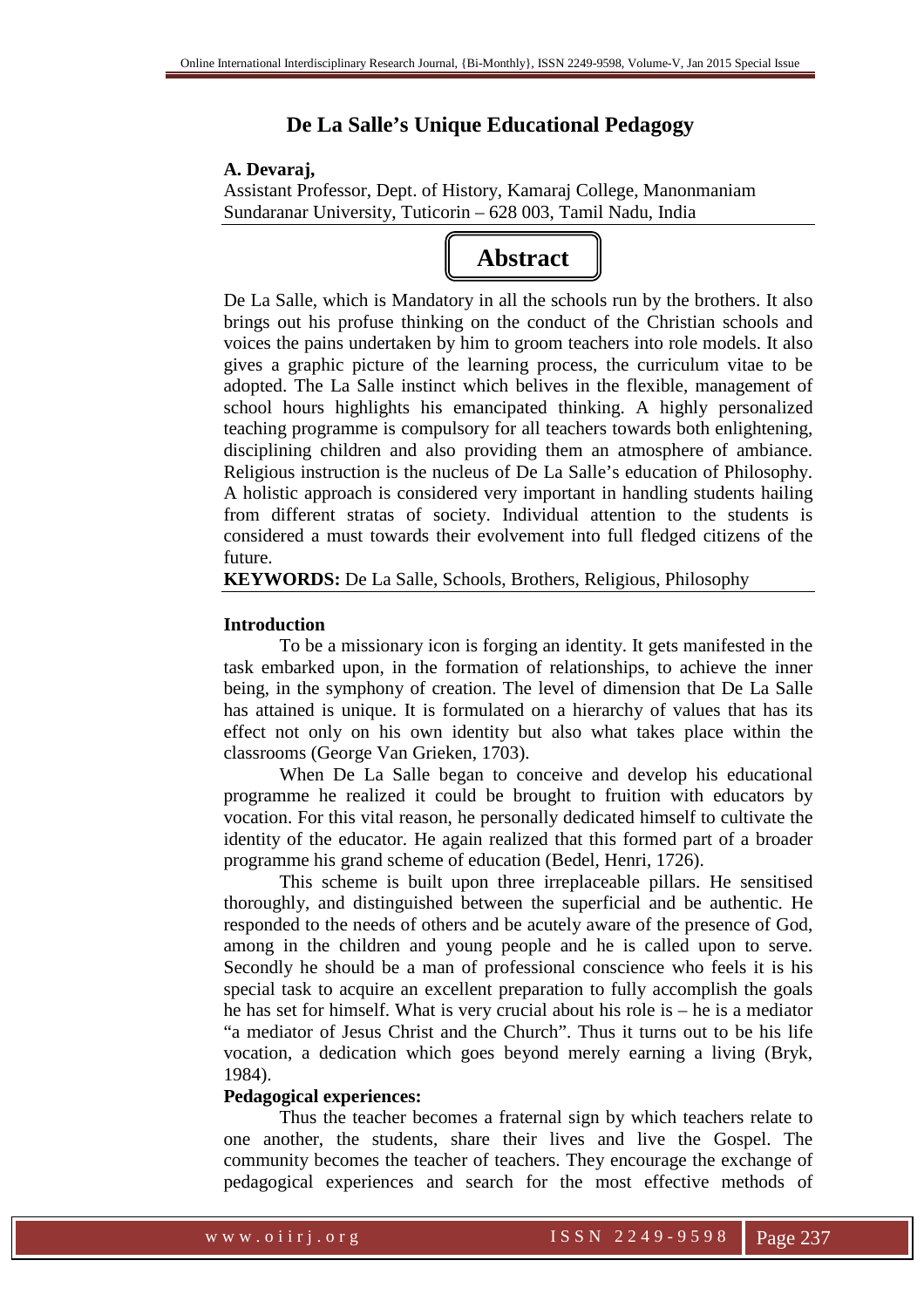communication. It rests in the acquisition of values which will be passed on to the students. It promotes a reflection on the reality of youth and their corresponding educational demands. The community is the authentic protagonist of the educational plan and it is the one factor that can guarantee the continuity of the work of education (Buetow, 1988).

 Thus the Lasallian plan of education, which is practical in structure, caters to the service of the poor, although open to all. It is a school where boys are happy, for it is a school of quality and one that prepares for life's unknown eventualities. It is subject to the full development of each and every student and is not iron – bound by traditional programmes. Above all it imparts a Christian education based on the criteria and values of the Gospel. Its ultimate objective is "to form Jesus Christ in the hearts of the children and young people". Thus it is a life-long, never ending journey. It is both a conversion and transformation of persons which does not happen overnight (Campos and Miguel, 1975). It is more or less a process everyone should undergo. It includes those who are discovering their vocation as educators as well as those who are experienced in their vocation. The process does not end but the horizons are always changing and demanding new answers. De La Salle's perspective has also strong currents of the teacher-biologist. As scientist the teacher who is empathetic has to objectively analyse the real environs, his successes and failures, his tendencies and possibilities. It is his duty to arrange the proper conditions that will achieve the desired results. He has to consciously study his protege's behaviour and dispassionately point out and control the lapses. The detachment can also help him to categorize and classify those entrusted to his care. It involves selection and prevents waste of time. The trouble shooters can be controlled and it need be rooted out. The attitude is based on logic. It has however its shortcomings. It is bind to the mystery of God's grace which is capable of detecting surprises in mental, emotional and spiritual growth of students (De La Salle and John Baptist, 1993).

 The word 'education' is derived from the Latin word 'Educare' which means to educate. The process of education includes conservation, transmission and renewal of culture. In conserving and transmitting the inherent quality of a conservative society, the dynamic aspect of education requires that in addition to conserving and transmitting, it should also renew the culture by modifying, supplementing and displacing it. Such conservation, transmission and renewal of culture need to be consistent (De La Salle and John Baptist, 1988). It is a radical challenge to individuals. Therefore, "Education is concerned with the modification of behaviour. Education is a life long process commencing from the cradle to the grave. Life is education and education is life. Whatever broadens the horizon deepens the insights, refines the reactions stimulates the thoughts and feelings in Education. Every human situation is an educational situation. Living itself becomes learning. Dr. Sarvepalli Radhakrishnan said, 'Education is the process by which one conserves valuable elements in our culture and discards the waste. By means of it, we help the young to become good citizens of the country, what in simpler societies was done by the family, the religious, social and political institutions has to be done by the educational institutions today. Thus Education is the sum total of all the processes by means of which a person cultivates abilities, attitudes and other forms of behaviour of positive value in the society in which he lives (Deville, Raymond, 1994).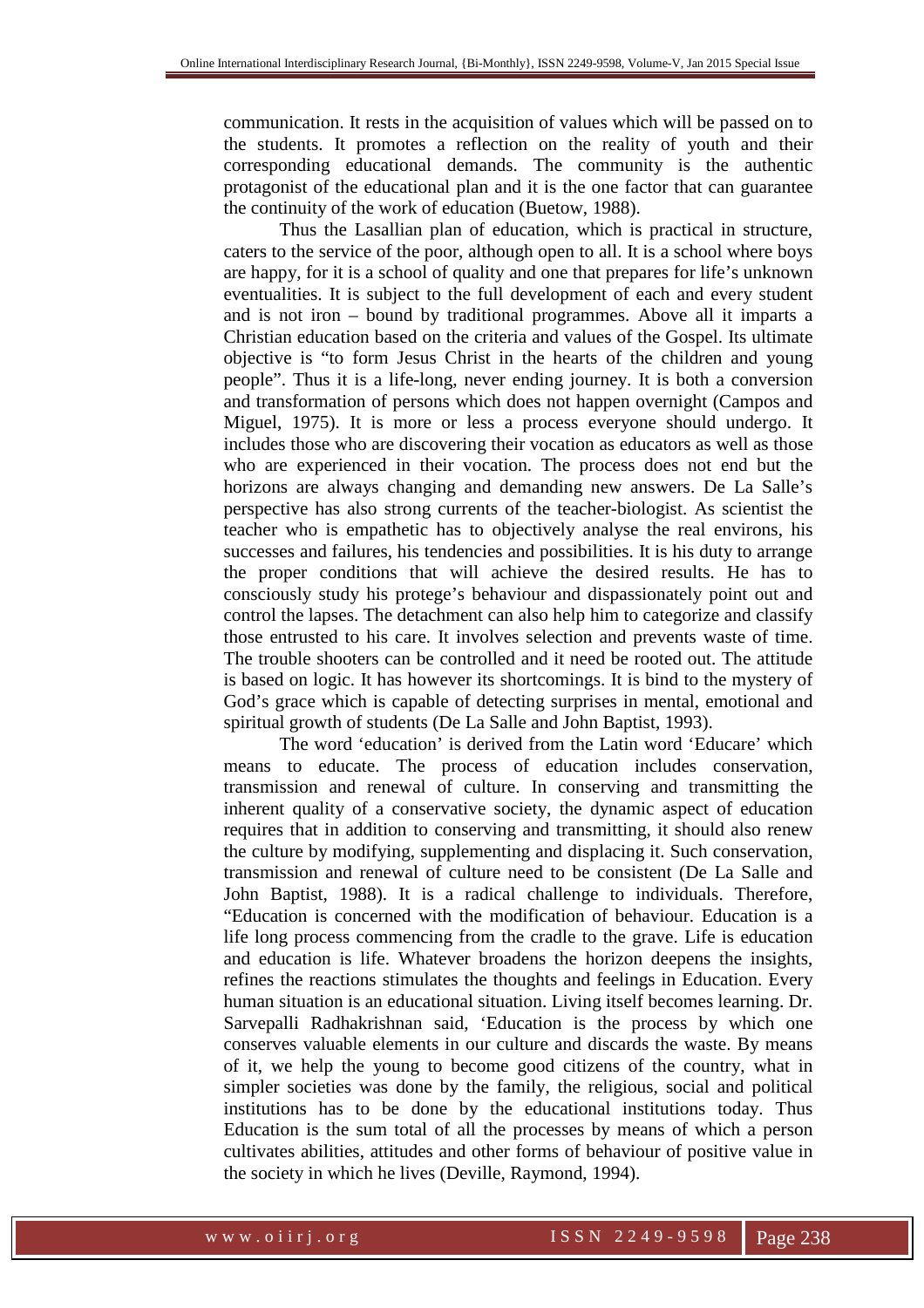It is the reshaping of Life's forms with end (meaning) and without end (termination). Education is dealing critically and creatively with reality and the discovery of how to communicate. Education is the name of that constant reshaping or transforming in which embodied meanings emerge and gets uncovered (Lewis and Warren Hamilton, 1978).

 It is a work especially concerned with creation, re-creation, fashioning and refashioning of form. Form is not an arbitrary element of organisation, but rather an arrangement in due order with relationship to one another. Thus it gets transforms into discipline, an art, a fashioning according to needs which sets boundaries and limits (Koch and Carl, 1990).

# **Human development process:**

 Human development is a complex process, which is subject to heredity and environment. The role of education is the direct growth, resulting in the creation of socially outstanding individuals. Ideal growth includes increased qualitative improvement harmonious development and patterned coordination. In short education results in preplanned and directed growth (Laube and Robert, 1970).

 According to Vatican-II it is a document pertaining to Catholic Church. True education aims at the all-round formation of the human personalities. It blossoms the intellectual faculties to judge rightly, to hand over the cultural legacy of previous generations, to foster a respect for values and to endeavor creative and aesthetic faculties to equip them in their professional life (Mann and William, 1992). Education is training the sense to be receptive, sensitive and discriminative to give right direction and bodies to be able host self. That is, education educates the mind to recognize body only as host of the self in outlook.

 Life is often compared to a journey or pilgrimage. The job of educate is to ensure that the past pilgrimage is intentionally remembered and made valid for the present promising to move towards a future. Education is often viewed to be synonymous with learning as the required experience of any sort intellectual, emotions or sensory. Most education is a product of experience. It is the process by perceptions, the experience of the person. Knowledge, skills and attitudes are transmitted to the members of the community (McCabe and Herbert, 1986).

 Thus looked upon, education may be defined as learning acquired through formal and informal processes. At the formal level it is learning from a teacher, mentor, priest or other adult specifically charged with instructional duties and informal acquisition of learning through interaction with family peer group and community. In modern societies education encompasses books, magazines, radio, television and computer networks. But normal education is not accomplished by purely mental instruction on exhortation out of a text-book. The heart must be sensitised and engaged. It is good, if the teacher proves himself to be a good example. It is from the example of noble men that nobility is learned, and extraordinary role models of wisdom emerge (Luke and Salm, 1992).

 Very often we are misled by what is called quality education. It does not refer to a system that is glued to competition, grading, standardizing and herding of children, making machines out of men so that they become 'Producers and consumers', lop-sided creatures, power-hungry leaders who learn from each other how to excel in corruption. Quality education in the true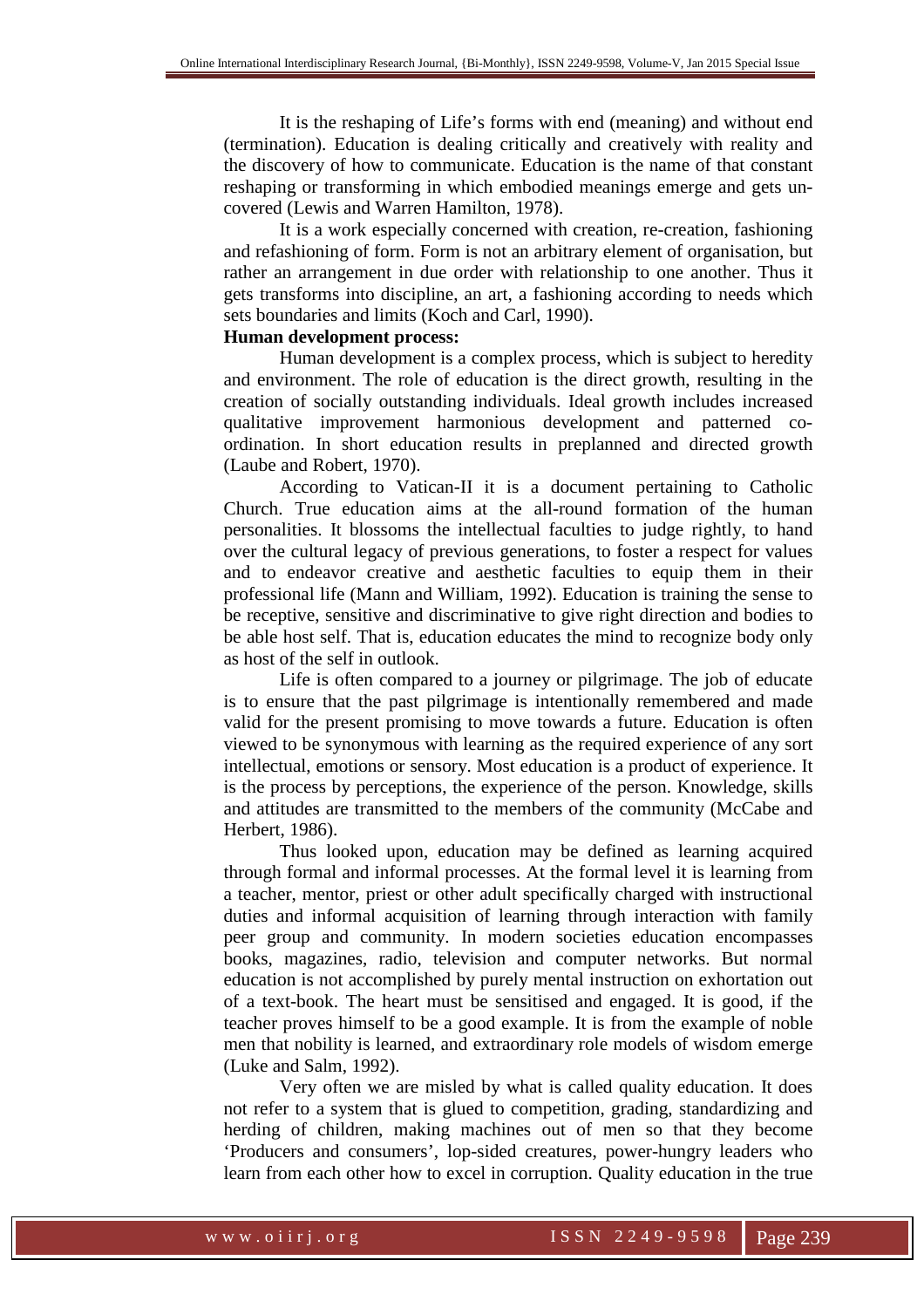sense produces persons with thoughts and feelings with eagerness to taste the elixir of life (Flavien, 1959).

 The Christian perspective usually refers to an existential acceptance (faith) of an event. The event in question is God's self communication in history which cultivates in Jesus Christ (Revelation). This same acceptance holds that revelation is crystalised and handed on in the books of the old testament and the new testament and the life of the believing community (Tradition). The active response of those who listen to this message will bring about renewal of all things in Christ. This faith event becomes the interpretative frame work of every Christian and perfect relationship with Jesus Christ becomes the quest for fullness of life (Bernard, 1721).

#### **Christian education:**

 Education according to the Christian self understanding is to be engaged in participation in God's own plan and action, viewed not in its starting point, but in its on going process towards its goal (La Salle and Jean Baptist de, 1963). The Christian understanding of education is holistic and signifies far more than merely intellectual instruction or an instruction to moral values, or classes of catechism. It aims at introducing persons to a new significance of human life and initiating them, placing God at the center and bringing the individual into a right relationship with God and fellow beings (La Salle and Jean Baptist de, 1963).

 Education needs ministry in order to remind believers that the gifts are to be used for common purpose. Education needs ministry to recall the fallible condition of the human person and the partial nature of knowledge. Education is ministerial to the extent it rejects self sufficiency promotes the yearning for the transcendent. Education is ministerial when it cultivates both memory and insight, ensures information and appreciation. It causes both proficiency and reverence; matures both learning and faith generates both skills and inner disposition (Collectif et al., 1974). However, the contemporary nature of education and ministry must not be lost sight of. It should keep pace with the times and answer to the demands of the existing scenario.

# **Dream and Epiphany of De La Salle:**

 John Baptist De La Salle was deeply moved by the way in which 'the children of the artisans and the poor' were abandoned and left to themselves. As a practical response to his prayerful and reflective consideration of this fact in relation to God's plan of salvation, he came to discern, in faith, what God wanted the mission of his schools to be (Collectif et al., 1974). In order to respond to this divine plan and also to situations of distress similar to those that he knew, his vision desired to be present to the geographical situation where he lived, "as part of church's work in spreading the Gospel". His educational vision was 'concerned above all with the educational needs of the poor as they strive to become aware of their dignity and to live and to be recognized as human beings and children of God (Maurice).

 He envisioned that his teachers 'participate in the Church's Mission by consecrating their lives to God in order to bring the Gospel to the educational world' as ambassadors and ministers of Jesus Christ. He envisioned educational activity as a 'Ministry': The application of the word Ministry for the educational activities indicates that his vision is based on the Gospel values. He considered the Teachers as "Ambassadors and Ministers of Jesus Christ. He appealed them to act as 'representing Jesus Christ himself'.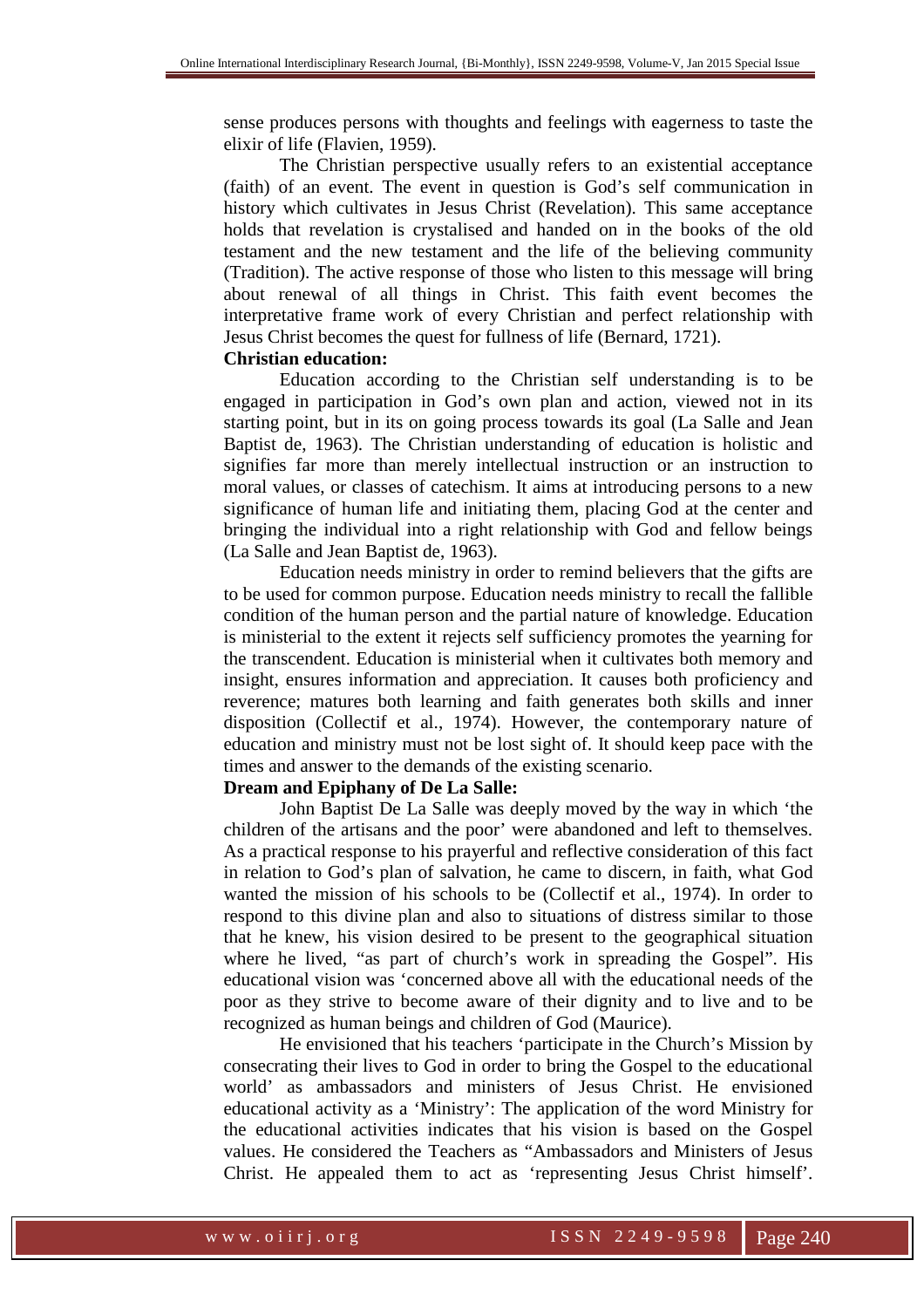Therefore, for De La Salle, a teacher 'to be imbibed with the spirit of Faith, contemplate in his prayer under the guidance of the Holy spirit the mystery of Christ and the unique plan of God who reveals himself in life and who wishes the same all in Christ. That demands inturn attentiveness to each of the students especially to those most in need, availability to all in an attitude of brotherly companionship, helping them to discover, appreciate and assimilate both human and Gospel values and making them to realize that they are children of God. The teachers have to provide neither a narrow 'religious' education nor a purely 'secular' one. De La Salle makes no distinction between search for salvation and professional obligations. Similarly ascetical or professional practices are not the matters he calls into the process of Judgment. They had to lead the young people to be good Christians and responsible citizens.

 His educational policies centered on the young, adapted to the times in which they lived and designed to prepare them to take their rightful place in society. Teach them without using clever words, lest the cross of Christ, source of our sanctification, becomes void of meaning: Nothing you say would produce any fruit in their minds or hearts. For these children are simple and for the most part poorly brought up. Those who help them to save themselves must speak simply, so that every word will be clear and easy to understand. His vision was characterized by the determination to make the means of salvation available to the young people through quality education and by an explicit proclamation of Jesus Christ (Tome, 1963).

#### **Salvation:**

 For John Baptist de La Salle, his schools must be Christian, so visibly Christian that they be 'signs of the Kingdom of God' and 'means of salvation'. Salvation does not necessarily mean in religious sense and it could mean uplifting towards human advancement in all sense. John Baptist De La Salle believed that teaching children was above all a question of hearts and that was essential to establish bond of affection and cordiality with all the pupils. A pedagogy which was essentially preventive provides a vigilant 'Good shepherd' a model portrayed in the Gospel a practical psycho-pedagogy, and a discerning manner to act towards them. The vision of De La Salle, is touching hearts, teaching minds and transforming lives (Tome, 1963).

 The Canallian Pedagogy constitutes the core of his entire thinking on education. De La Salle's approach and his insights into the real life of children in his schools have resulted in the development of texts that remarkably mirror on the work of educational ministers today. DLS and his first bunch of brother teachers anticipate, the present experiences of teachers and students. His profuse dealing with the "Conduct of the Christian schools" summarizes the pain of De La Salle and his devoted teachers developed towards developing the conduct to be followed in running schools". However the book the conduct of schools is not solely the work of De La Salle. In fact it is an end product, emerging out of the living experiences of the early brothers. "It is a product of the collective teaching experiences of the first brothers and it evolves through the interactions of these men with De La Salle" (La Salle).

#### **Conduct of Schools: An insight**

 The conduct of schools was introduced as a collection of Personal Recommendations by the Missionary educationist De La Salle. The text was supplemented by suggestions from the Brothers who penned down their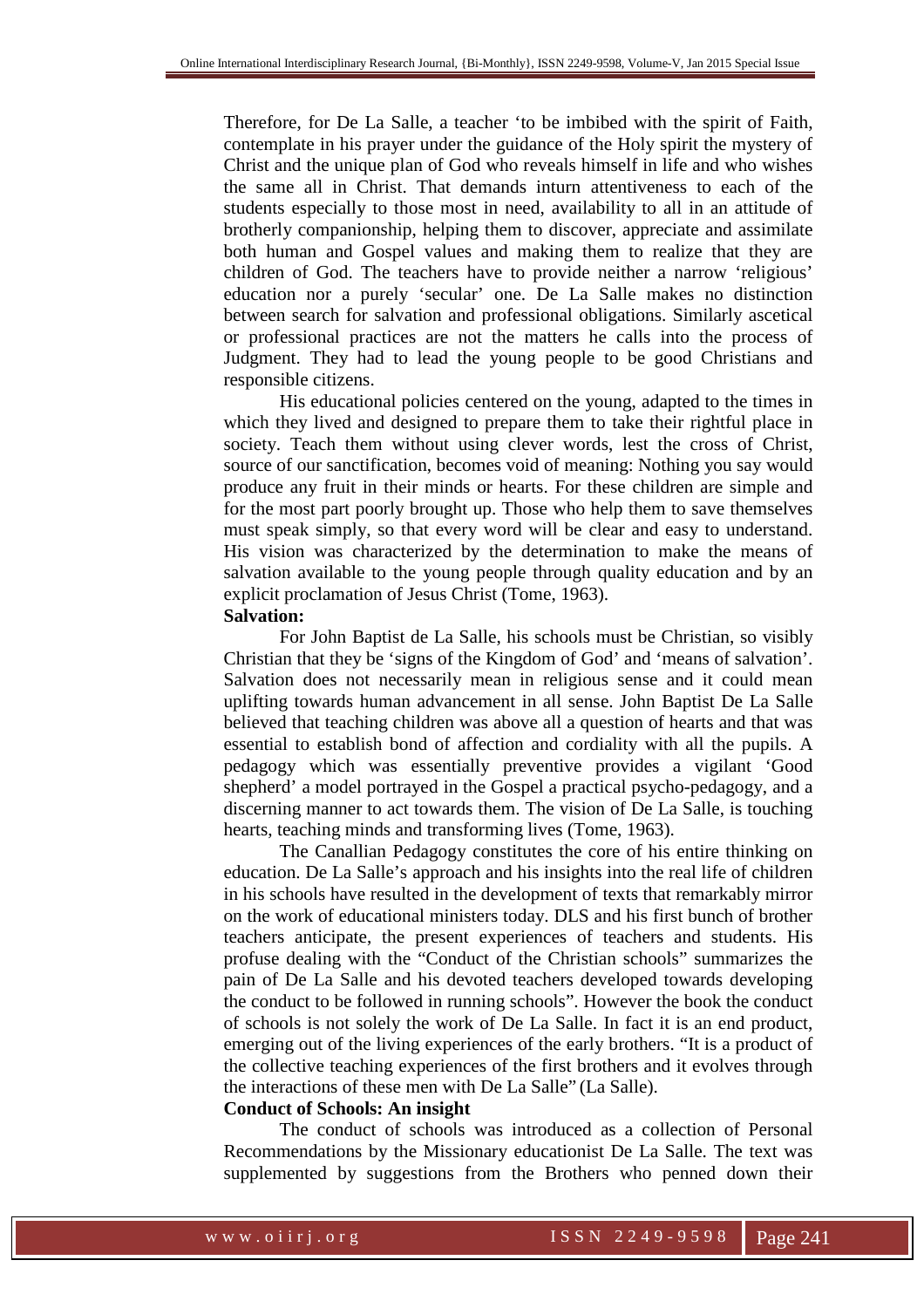personal experiences towards influencing and benefiting one another. The conduct was intended as a guideline for teachers towards achieving their goals. At the same time it had a far-ranging effect. It produced uniformity in both thought and learning processes (Maurice).

 Again this written advice motivated De La Salle to make two important innovations. Individual Teaching was substituted by a whole class teaching. Individual instruction gave way to simultaneous teaching where students were considered a single unit. This drove out prejudices, partiality and preferences which were detrimental to a classroom atmosphere. The second innovation was the use of the mother tongue instead of the traditional Latin instruction (Poutet et al., 1950).

## **Guidelines for education:**

 Thus 'The Conduct of Schools' was a collection of Guidelines for teachers, headmasters and inspectors touching upon four major areas.

- a) Curriculum
- b) Teaching methods
- c) Social Organisation
- d) The virtues and qualities of a teacher

 The conduct of schools followed up-to-date teaching methods of the time. It was a Socratic method, comprising observation, comprehension, repetition and memorising. He paid special emphasis to the appointment of teachers. The system of School Management described in the conduct is valuable even today. However the earliest version of the conduct was on the dogmatic side and recommended syllabus be prescribed in detail. However, this religious strait-jacket attitude is unacceptable to the students of today. "Shared Mission – a new strategic option was approved for the first time by the General chapter in 1993. Among the La Salle Brothers the real break through and renewal in thinking came about in the New Rule in 1996. It was to include Lay people in the Lasallian foundation.

# **Lasallian foundation:**

- 1) The association of Brothers and Lay People
- 2) Preparing people for the common mission
- 3) A community of those who wished to associate themselves with the idea
- 4) In culturation of the common mission
- 5) The Lasallian family as the embodiment of the shared mission (Campos Marino and Miguel-Adolfo)

 It outlines the precedent towards running schools and disciplinary measures to be adopted. In fact the text of the Manuscript of 1706 was determined 15 years before its first printing in 1720. The text developed in the Institute is a dialectic attitude which has never been opposed since inception. It voices the need to have clear practical adapted conditions for putting the rules to practice. Again the rule formulated by him subjected him to frequent questioning and reformulation of them. De La Salle and brothers felt this freedom demanded regulations often rendered an educational tradition perennial. Therefore this text is deemed to be one of the great sources of the Lasallian project (Campos Marino and Miguel-Adolfo).

 The project is both pragmatic and inductive born of the needs of the children. Hence the learning processes were divided into lessons and levels. This inturn facilitated the division of children in groups that suited the needs.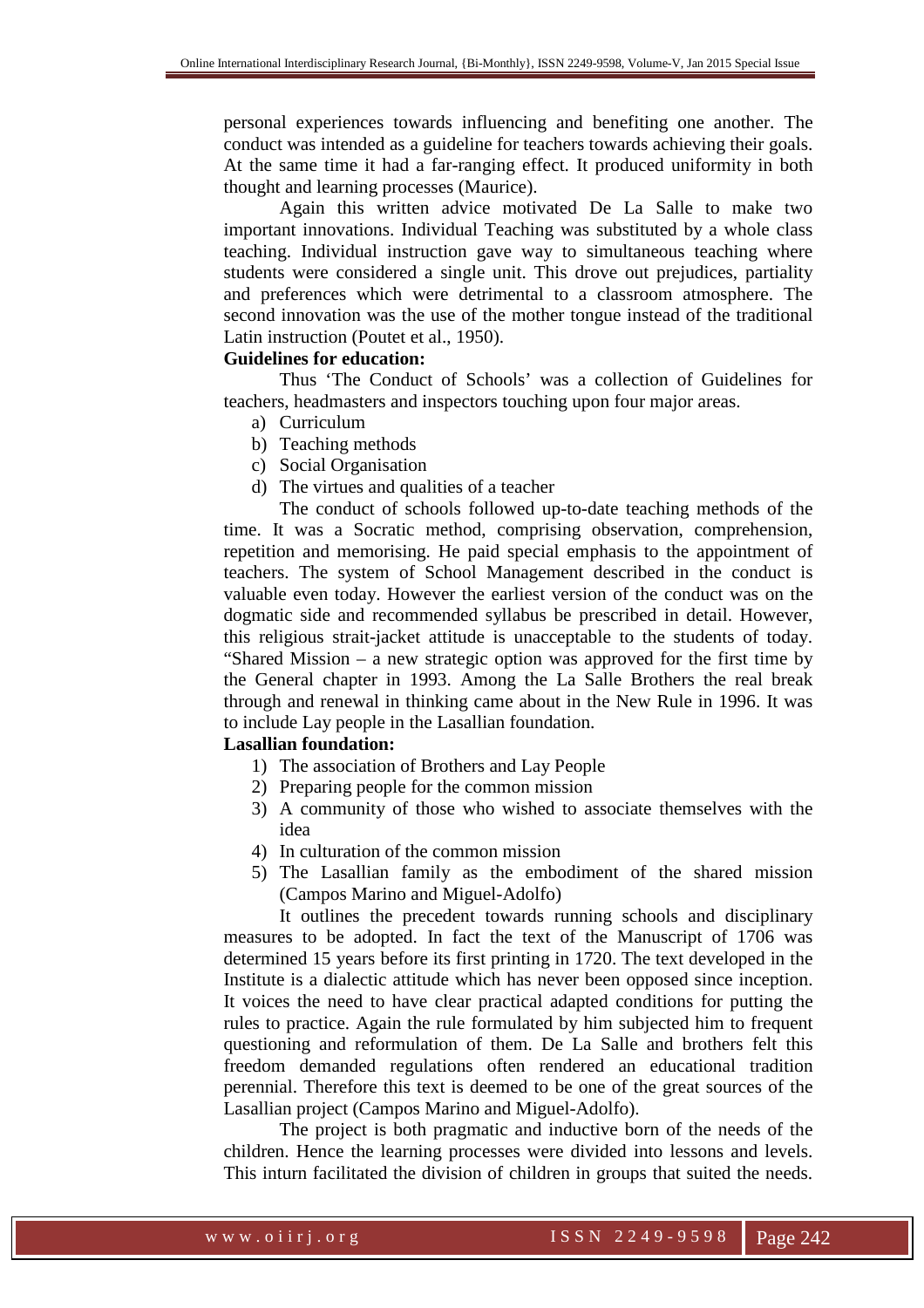Again a flexible management of school time was considered to be an important pre-requisition. The teachers had to learn the rudiments of class room management. They were also responsible for establishing the psychological, social and moral atmosphere conducive towards making the environment pleasant and informative. A strict regimentation was followed throughout the day with nothing left to chance. It was very vital that students were kept focused on their goals. Besides, individual student placements learning activities promotion were carefully monitored (Rodrigue et al., 1988).

 The brothers were instructed to follow a Personalised Teaching Programme. Students were sealed on the basis of their background and merit. This practice enabled light hearted students to benefit by seating themselves between two serious students (Aroz and Louis-Marie). De La Salle also emphasized on the assignments given to each student taking into account his calibre and aptitude. The inspector of schools had duties assigned to students based on the information obtained from both parent registration interview and placement examination. New places were assigned to students every month based on the results of monthly examination. Thus this flexibility enhanced personalised teaching.

 This is the most detailed chapter in his part. The teaching of writing is viewed as a type of apprenticeship for the student. The writing program focused upon the corrective role of the teacher, emphasizing proper care for the tools of writing by the student, and highlighted the necessity of good working conditions. There were two lessons in writing, block style writing and slanted style writing however each lesson is divided into six levels (Campos and Miguel).

 Spelling and arithmetic are also taught with an emphasis on practical application. In learning to spell, students were involved in fine activities. Copying, keeping a note book, doing home work, taking dictation, legal documents, leases, deeds and official reports. A four step approach is used in the teaching of arithmetic. First, a model example is presented in the blackboard and copied by the students in their notebook. Spelling and arithmetic are kept in the same notebook. These notebooks are corrected weekly by the teacher. Secondly the students follow the solution of each example problem presented on the blackboard. Numbers are changed to make the examples progressively more difficult. Thirdly the teacher is responsible to keep a record of the students who work problems on the blackboard; this guarantees that all the students have a turn at blackboard work. Fourthly students are assigned to create and solve new problems for home work (Poutet and Yves).

 Religion and religious instruction were essential in De La Salle's education of philosophy and religion was the major focus in the school programme. The day began with and ended with prayer and prayer played a major part in the schedule. The chapter in Part I of the catechism is a pedagogical one. Traditional recitation is transformed into a fine art of questioning. Sensibility and concern is to be shown for the slow learner, De La Salle is more concerned in the teaching of catechism with teacher – student interaction then with a body of doctrine. The teaching of the catechism is the only time when all of the students of the class follow the same lesson. There are no levels in the catechism lesson; and the catechism lesson concludes with the personal application or resolution, and not with the usual review.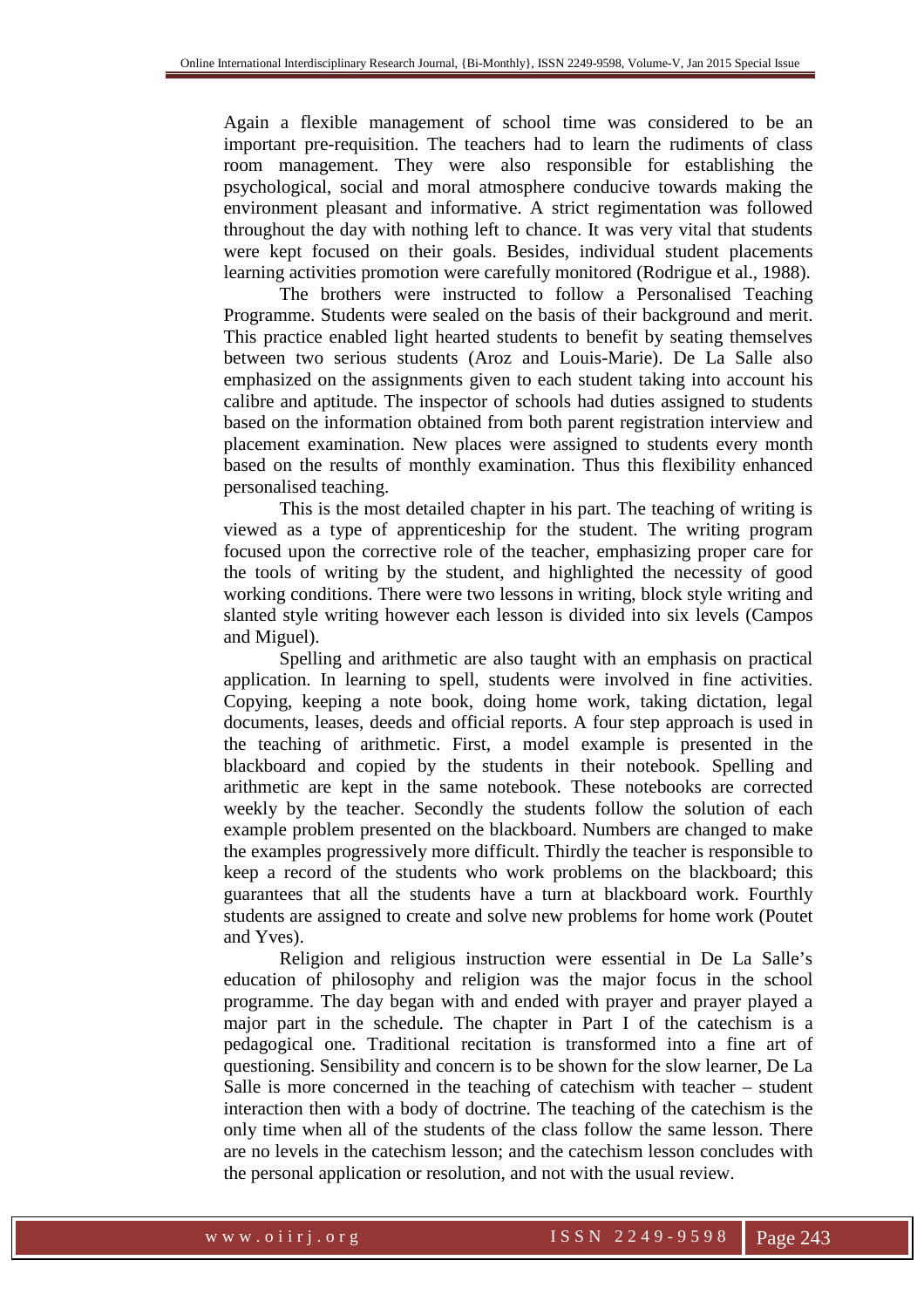"In the conduct of schools, the pupil's day began and ended with a characteristic 'exercise' one of whose aims was the teaching of interior life. It is therefore, something very typical of De La Salle's thinking. It reflects his wish to take into account the whole person with a view to a 'unified' education. The exercise was particularly for the more interior mind, to the extent that it developed a real and lucid self awareness. In fact, it served to reinforce the sense of one's responsibility in the conduct of one's own life". **Importance of vigilance:** 

 The importance given to 'vigilance' may be thought surprising today. But it is interesting to note that the first condition for a school to run well, according to the founder is essentially the quality of educational relationship and not the structures, the regulations, the discipline, even if these aspects have their place in his work<sup>33</sup>. According to 'Nouveau Dictionnaire Francais' of Pierre Richelt (1709), the definition for vigilance is "The great attention one gives to looking at something. Behavior of a person who is alert and who is keeping watch over something so that all goes well as one would like". In Lasallian tradition, several texts of the Founder are based upon writers commenting on 'Vigilance', he insists on the educational aspects of this attitude. Vigilance is also seeing the young person with eyes of faith, and this gives it a spiritual dimension. According to Brother Agathon's commentary  $(18<sup>th</sup> C)$ , "this attention must therefore, be peaceful, not agitated, not uneasy, not constraining and without partiality. All this makes it more perfect". It is therefore, an attitude connected with the exercise of the educational profession. It is the realization on the part of the educator of his responsibility. It is a conscious and generous commitment to the educational relationship. For De La Salle, vigilance is the art of attending to details (Pungier and Jean).

 John Baptist De La Salle sees vigilance as being very much more than supervision. He makes it an essential component of the exercise of the Ministry of Christian education. It is seen as a pastoral attitude par excellence, to invite him and help him achieve high quality of spiritual growth. It is nothing but to educate the student in true personal freedom and responsible independence, in an atmosphere of mutual trust (Divers, 1914).

 De La Salle understood the importance of the thorough personal knowledge of each pupil with their psychological differences, which made it possible to adapt teaching to his ability. Certainly such knowledge would help the kind of attention being focused on the student. Teacher relationship thus turns out to be a moving force behind centering the school on the students (Pedro and Gil, 1994).

#### **Personal characterization of education:**

 De La Salle favored associative dynamism in classroom situation. He implemented this objective by a system of assignments which involve the students in the management of the school and inturn taught them their responsibilities. This method facilitated an impartial treatment of all the children in accordance with their age and personal characteristics (Henri Bedel, 1997).

 Participation implied content and sustained activity by each person. It was virtually a process of apprenticeship. At certain movements participation was a form of group exercises, when errors were corrected and proper answers were listed out. Thus in the Lasallian schools, the pupil was never found to be a passive listener (Henri Bedel, 1997). It was participation born of solidarity.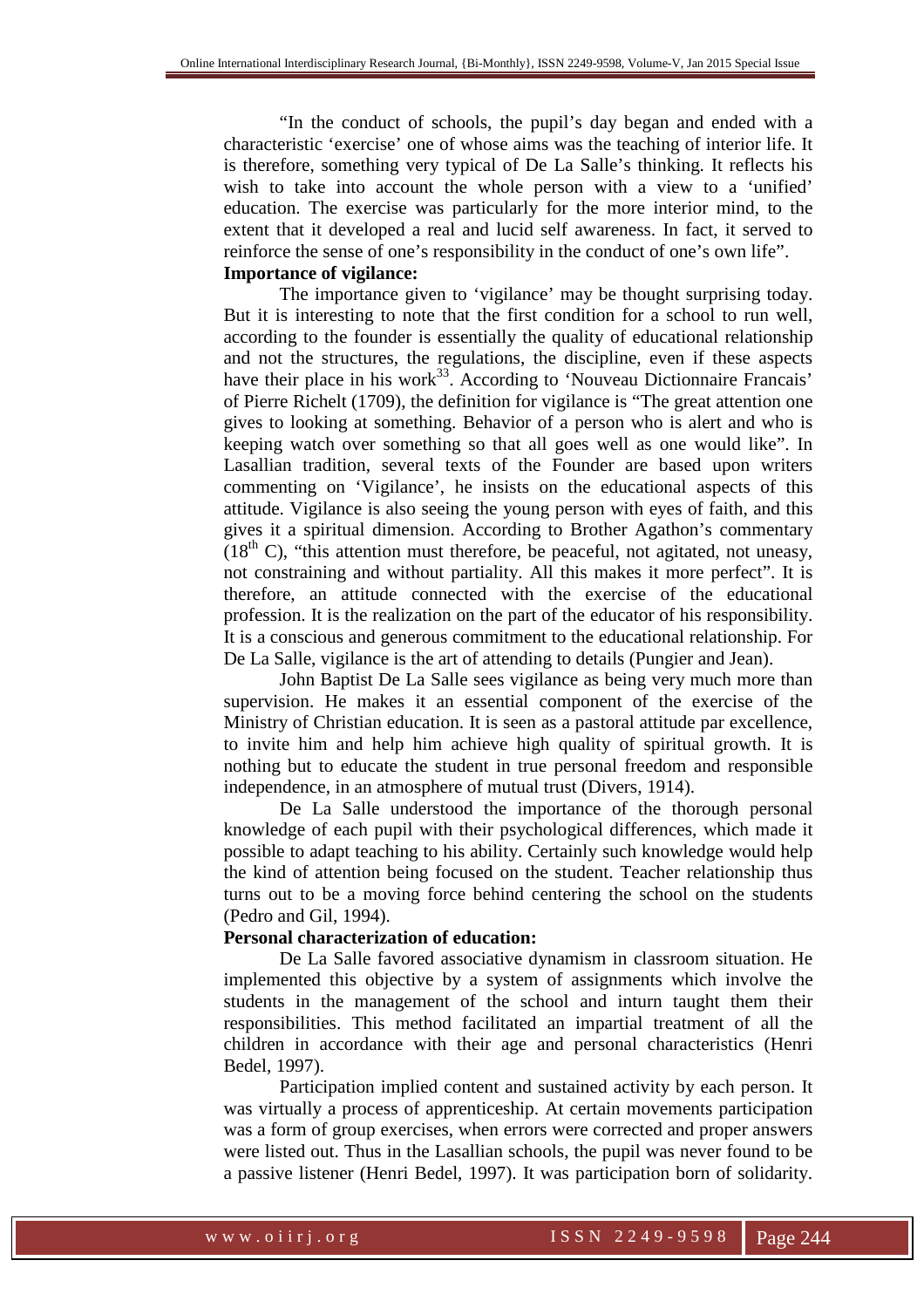Officers were selected by the students themselves but De La Salle opposed giving the student officers total freedom. In fact he spelt out certain restrictions. Hence a Lassallian associative dynamism was introduced at the very inception of the institute. La Salle was also against corporal punishment.

 He cautioned the brothers to be controlled and moderate in the use of punishment. This message is crystal clear. In case the teacher has problems with discipline, it is imperative they do a bit of self appraisal and then take on the responsibility of disciplining problem children. De La Salle also insisted on developing soft strategies for students who were slow to learning process. In one of his Meditations he says that winning the heart of the child is nothing short of a miracle. Thus De La Salle's pedagogical genius has immense value for teachers. In the history of the brothers of the Christian schools four administrative positions constitute the teacher support system. They were in the community director, director of Novices, the supervisor of the new teacher and inspector of schools (Henri Bedel, 1997).

 The supervisor of new teachers was supposed to possess ethical and professional standards that can help them to manage people from different strata of societies. The community director was in charge of the community house. He delegated his authority to the inspector of schools. The inspector of the schools was selected on a rotational basis. In his absence a principal teacher was designated to function in his place. The inspectors of teachers not only teach but also drafted the curriculum. De La Salle's commitment to collaborating with the entire schools community is dynamic and Christian aimed at reaching goals that were Hellenistic in character (Jean-Louis, 2006).

 What is vital to remember and accept a Christian Association is always a collective thing – very often a family set-up. A series of local bodies meeting was organised involving Brothers and Lay colleagues, head teachers, directors, teachers, governors, pupils. Hence all those who are involved are expected to act with thoughtfulness, foresightedness commitment and perseverance exemplified in De La Salle and to meet with the demands of a rapidly changing society.

# **Conclusion**

 I recommended my soul to God and next all the brothers of the society of the Christian schools with whom he has associated me. La Salle's educational philosophy is remarkable for it is innovative adjustable and flexible. It can best be described as experimental training which results in intellectual, spiritual and personal growth. This is manifested in the schools where students are led to cultivate a natural boldness, a sense of adventure and a power of imagination exhibiting inturn firmness and a sense of adventure to discovering the creativity and presence of God in the world around them. The modern global scenario is one of cut throat competition where the thrust area is consumerism, money multiplication and power politics. The Lasallian School is worth cherishing in this context. Its aim and vision is valve oriented. Its focus is on educating young souls, sensitizing their hearts towards evolving them to be God's special children spelling out the catholic pedagogy of love through the lens of compassion.

#### **References**

1) George Van Grieken, Touching the Hearts of Students, Christian Brothers Publication (Here after referred as CBP), U.S.A., 1703, p.34.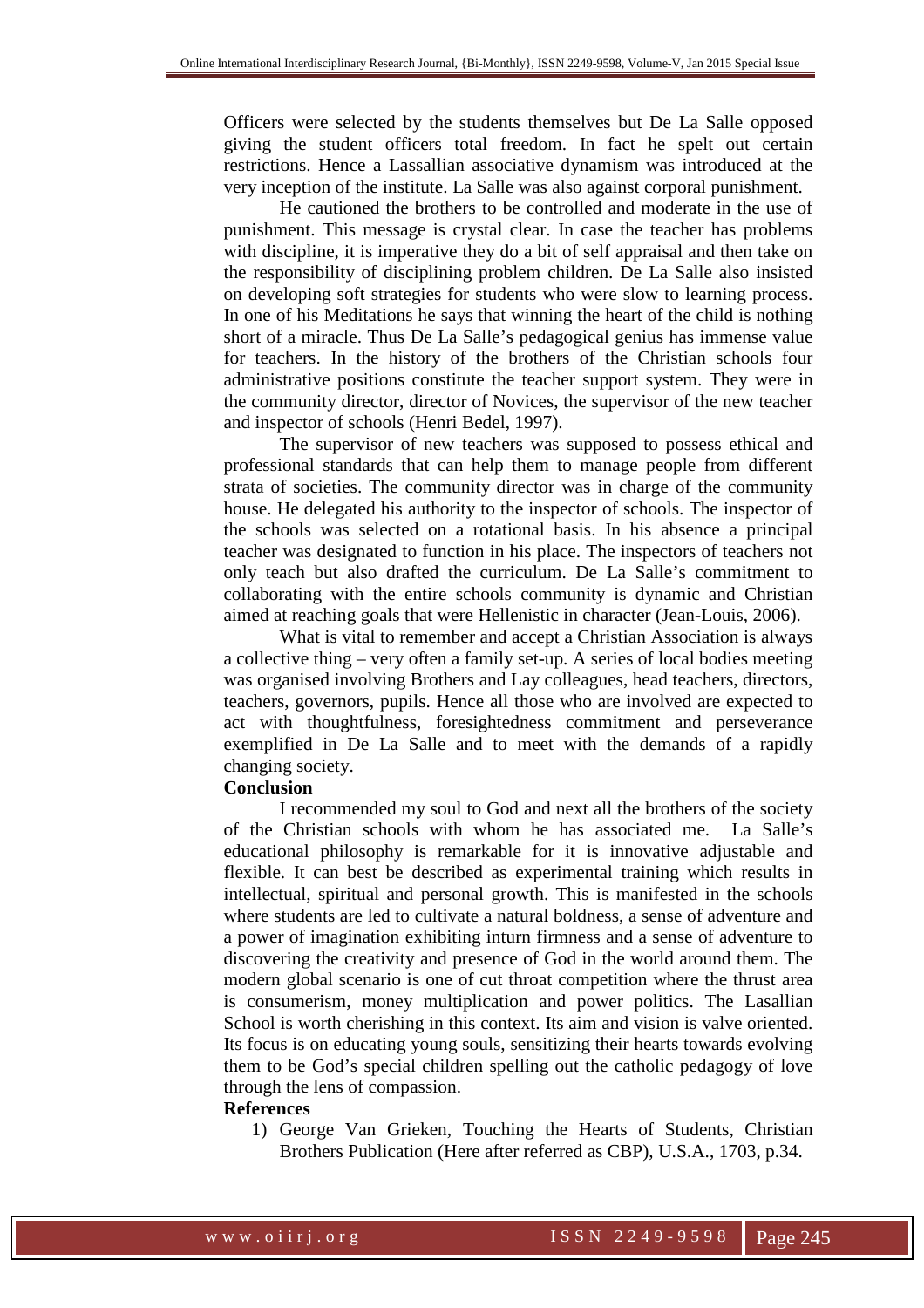- 2) Bedel, Henri, The Origins, Lasallian Publication, Rome, 1651-1726, p.222.
- 3) Bryk, A.S., Effective Catholic Schools, CBP, Rome, 1984, p.68.
- 4) Buetow, H.A., The Catholic Schools, CBP, Rome, 1988, p.28.
- 5) Campos, Miguel, "Introduction Meditations for the Time of Retreat", Lasallian Publication, Rome, 1975, p.44.
- 6) De La Salle, John Baptist, Euvres Completes, Lasallian Publication, Rome, 1993, p.143.
- 7) De La Salle, John Baptist, The Letters of John Baptist de La Salle, Lasallian Publication, Paris 1988, p.67.
- 8) Deville, Raymond, The French School of Spirituality, Lasallian Publication, Paris, 1994, p.83.
- 9) Lewis, Warren Hamilton, The Splendid Century, Lasallian Publication, Paris, 1978, p.753.
- 10) Koch, Carl, Praying with John Baptist De La Salle, Lasallian Publication Paris, 1990, p.235.
- 11) Laube, Robert, Pentecostal Spirituality, Lasallian Publication, Rome, 1970, p.70.
- 12) Mann, William. John Baptist De La Salle Today, Lasallian Publication, Rome, 1992, p.322.
- 13) McCabe, Herbert, "A Long Sermon for Holy Week", Lasallian Publication, Rome, 1986, p.67.
- 14) Luke, Salm, A Religious Institute in Transition, Lasallian Publication P, Rome, 1992, p.30.
- 15) Flavien, F. Marie (Les Citations Neotestawenaires Dans Les Meditations Pour Le Temps De La retraite. Presentation, examen, Critique, Lasallian Publication, Rome, 1959, p.106.
- 16) Bernard, F., Conduite Admirable De La Divine Providence, Lasallian Publication, Rome, 1721, p.105.
- 17) La Salle, Jean Baptist de, Explication de La Methode d'oraison, Lasallian Publication, Rome, 1963, p.130.
- 18) La Salle, Jean Baptist de, Explication de La Methode d'oraison, Lasallian Publication, Rome, 1963, p.130.
- 19) Collectif, Bernard, Maillefer, Blain. Index Cumulatifs Des Noms de Lieux Et Des Noms De Personnes. Lasallian Publication, Rome, 1974, p.208.
- 20) Collectif, Bernard, Maillefer, Blain. Index Cumulatifs Des Noms de Lieux Et Des Noms De Personnes. Lasallian Publication, Rome, 1974, p.208.
- 21) Maurice, F., op.cit., p.414.
- 22) Tome II. "Par demandes et responses", Lasallian Publication, Rome, 1963, p.312.
- 23) Tome II. "Par demandes et responses", Lasallian Publication, Rome, 1963, p.312.
- 24) La Salle, op.cit., p.258.
- 25) Maurice, F., op.cit., p.373.
- 26) Poutet, Yves, FSC, Originalite Et Influence De Jean Baptiste De La Salle, Recueil Détudes Lasalliennes,CBP, USA,1950, p.310.
- 27) Campos Marino, Miguel-Adolfo, FSC, "Meditations Pour le Temps de La Retraite" Lasallian Publication, Rome, p.392.